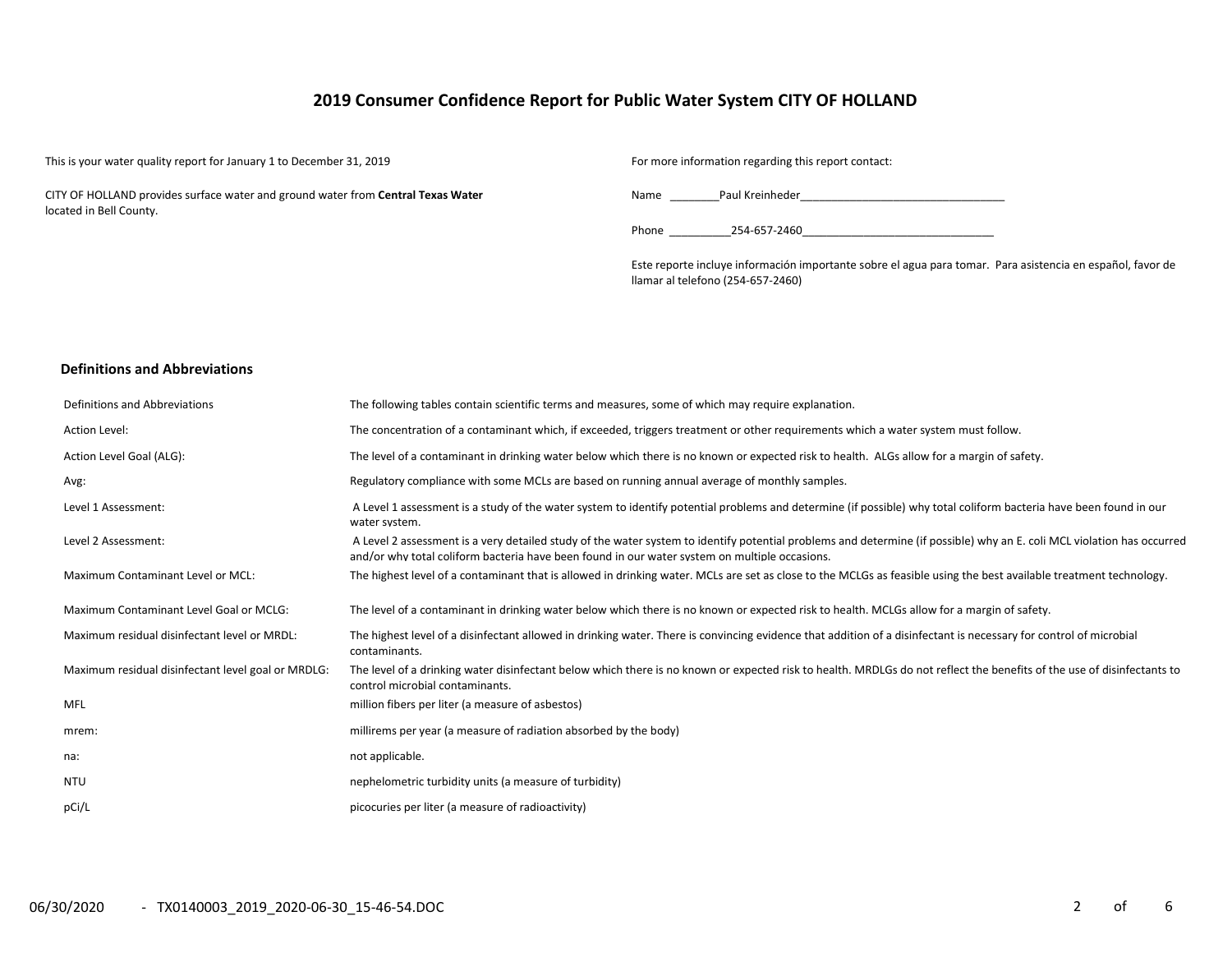# **Definitions and Abbreviations**

| ppb:                       | micrograms per liter or parts per billion - or one ounce in 7,350,000 gallons of water. |
|----------------------------|-----------------------------------------------------------------------------------------|
| ppm:                       | milligrams per liter or parts per million - or one ounce in 7,350 gallons of water.     |
| ppq                        | parts per quadrillion, or picograms per liter (pg/L)                                    |
| ppt                        | parts per trillion, or nanograms per liter (ng/L)                                       |
| Treatment Technique or TT: | A required process intended to reduce the level of a contaminant in drinking water.     |

# **Information about your Drinking Water**

The sources of drinking water (both tap water and bottled water) include rivers, lakes, streams, ponds, reservoirs, springs, and wells. As water travels over the surface of the land or through the ground, it dissolves naturally-occurring minerals and, in some cases, radioactive material, and can pick up substances resulting from the presence of animals or from human activity.

Drinking water, including bottled water, may reasonably be expected to contain at least small amounts of some contaminants. The presence of contaminants does not necessarily indicate that water poses a health risk. More information about contaminants and potential health effects can be obtained by calling the EPAs Safe Drinking Water Hotline at (800) 426-4791.

Contaminants that may be present in source water include:

- Microbial contaminants, such as viruses and bacteria, which may come from sewage treatment plants, septic systems, agricultural livestock operations, and wildlife.

- Inorganic contaminants, such as salts and metals, which can be naturally-occurring or result from urban storm water runoff, industrial or domestic wastewater discharges, oil and gas production, mining, or farming.

- Pesticides and herbicides, which may come from a variety of sources such as agriculture, urban storm water runoff, and residential uses.

- Organic chemical contaminants, including synthetic and volatile organic chemicals, which are by-products of industrial processes and petroleum production, and can also come from gas stations, urban storm water runoff, and septic systems.

- Radioactive contaminants, which can be naturally-occurring or be the result of oil and gas production and mining activities.

In order to ensure that tap water is safe to drink, EPA prescribes regulations which limit the amount of certain contaminants in water provided by public water systems. FDA regulations establish limits for contaminants in bottled water which must provide the same protection for public health.

Contaminants may be found in drinking water that may cause taste, color, or odor problems. These types of problems are not necessarily causes for health concerns. For more information on taste, odor, or color of drinking water, please contact the system's business office.

You may be more vulnerable than the general population to certain microbial contaminants, such as Cryptosporidium, in drinking water. Infants, some elderly, or immunocompromised persons such as those undergoing chemotherapy for cancer; persons who have undergone organ transplants; those who are undergoing treatment with steroids; and people with HIV/AIDS or other immune system disorders, can be particularly at risk from infections. You should seek advice about drinking water from your physician or health care providers. Additional guidelines on appropriate means to lessen the risk of infection by Cryptosporidium are available from the Safe Drinking Water Hotline (800-426-4791).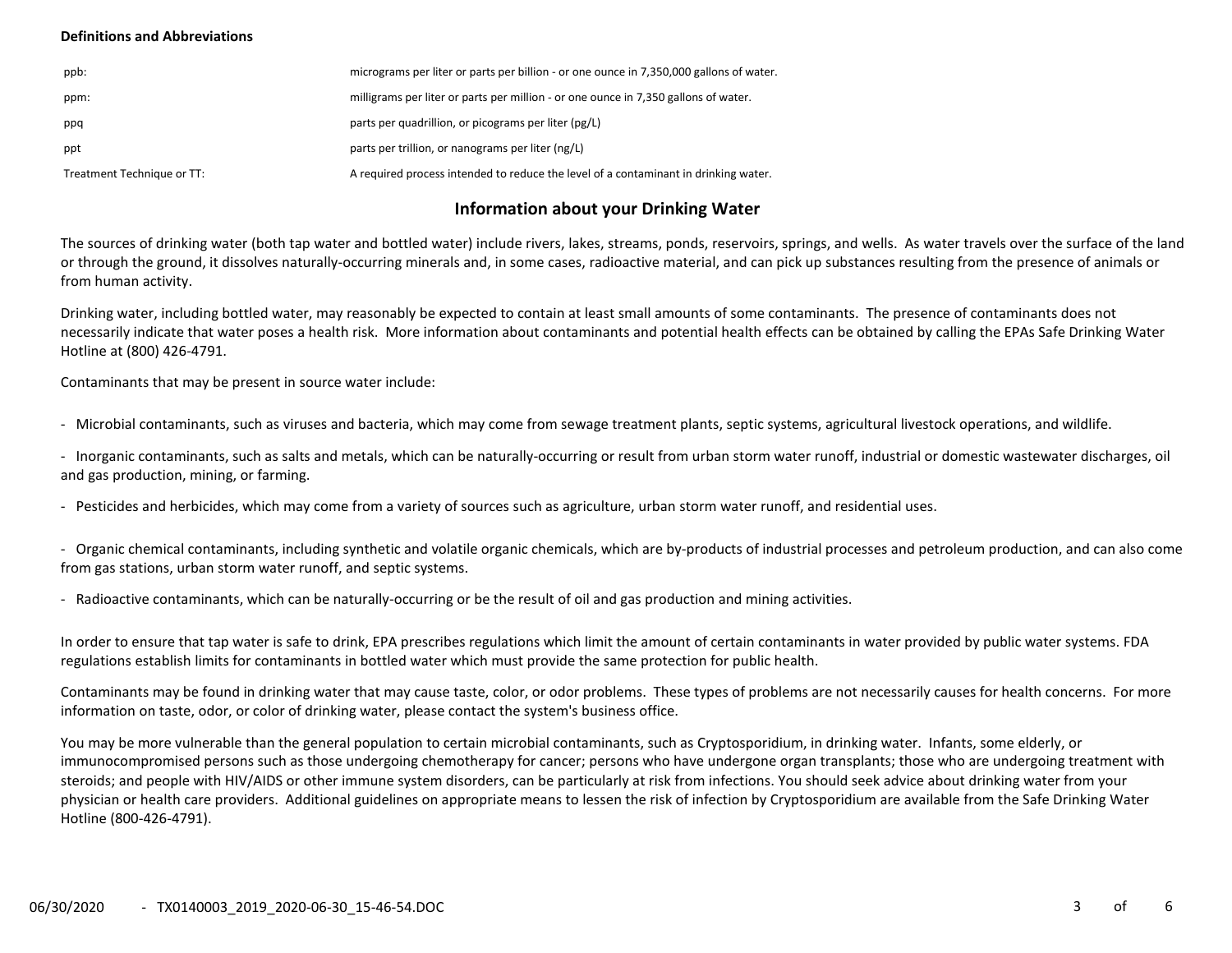If present, elevated levels of lead can cause serious health problems, especially for pregnant women and young children. Lead in drinking water is primarily from materials and components associated with service lines and home plumbing. We are responsible for providing high quality drinking water, but we cannot control the variety of materials used in plumbing components. When your water has been sitting for several hours, you can minimize the potential for lead exposure by flushing your tap for 30 seconds to 2 minutes before using water for drinking or cooking. If you are concerned about lead in your water, you may wish to have your water tested. Information on lead in drinking water, testing methods, and steps you can take to minimize exposure is available from the Safe Drinking Water Hotline or at http://www.epa.gov/safewater/lead.

#### **Information about Source Water**

CITY OF HOLLAND purchases water from CENTRAL TEXAS WSC. CENTRAL TEXAS WSC provides purchase surface water from [insert source name of aquifer, reservoir, and/or river] located in [insert name of County or City]. '[insert a table containing any contaminant that was detected in the provider's water for this calendar year, unless that contaminant has been separately monitored in your water system (i.e. TTHM, HAA5, Lead and **Copper, Coliforms)].**'

'TCEQ completed an assessment of your source water, and results indicate that some of our sources are susceptible to certain contaminants. The sampling requirements for your water system is based on this susceptibility and previous sample data. Any detections of these contaminants will be found in this Consumer Confidence Report. For more information on source water assessments and protection efforts at our system contact **[insert water system contact][insert phone number]**'

| Lead and Copper | Date Sampled | <b>MCLG</b> | <b>Action Level (AL)</b> | 90th Percentile | # Sites Over AL | Units | Violation | <b>Likely Source of Contamination</b>                                                                        |
|-----------------|--------------|-------------|--------------------------|-----------------|-----------------|-------|-----------|--------------------------------------------------------------------------------------------------------------|
| Copper          | 08/03/2017   | 1.3         | 1.3                      | 0.37            |                 | ppm   |           | Erosion of natural deposits; Leaching from wood<br>preservatives; Corrosion of household plumbing<br>systems |
| Lead            | 08/03/2017   |             | 15                       | 3.6             |                 | ppb   |           | Corrosion of household plumbing systems;<br>Erosion of natural deposits.                                     |

# **2019 Water Quality Test Results**

| <b>Disinfection By-Products</b> | <b>Collection Date</b> | <b>Highest Level</b><br>Detected | <b>Range of Individual</b><br>Samples | <b>MCLG</b> | MCI | Units | Violation | Likely Source of Contamination |
|---------------------------------|------------------------|----------------------------------|---------------------------------------|-------------|-----|-------|-----------|--------------------------------|
|                                 |                        |                                  |                                       |             |     |       |           |                                |